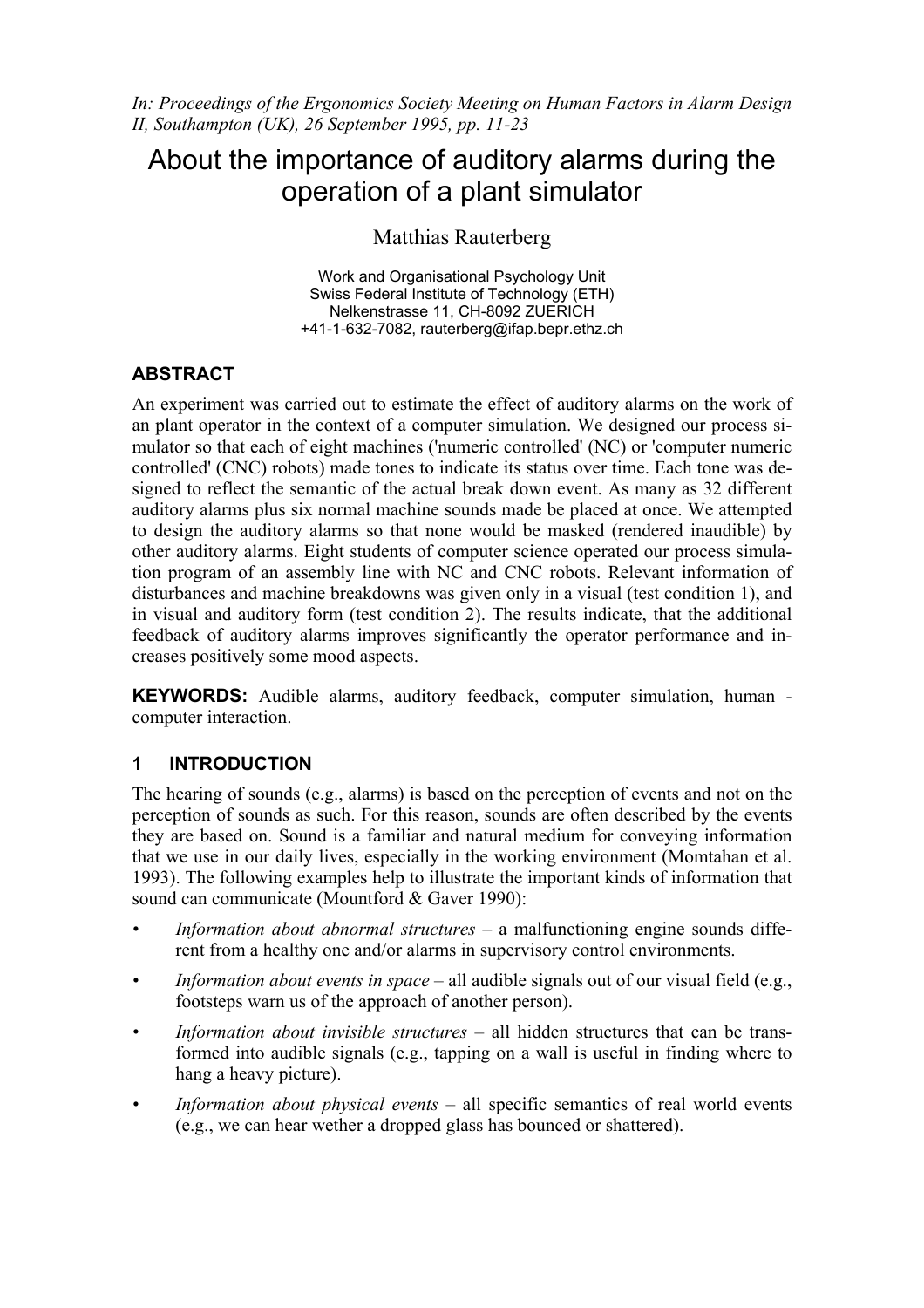*• Information about dynamic change* – all specific semantics of real world dynamics (e.g., as we fill a glass we can hear when the liquid has reached the top).

The textual representation of information is of most use when the operator is familiar with the domain area and can demonstrate much experience and knowledge in that domain area (Marmolin 1992). In comparison, more concrete (visual and audible) representations of information that the operator can query are of most use when the domain area is new and unknown.

The parallel use of different media and the resulting parallel distribution of information, for example by simultaneously showing a predecessor through a concrete representation and its explanation through audio distribution, leads to a denser sharing of information. In this case, the operator can dedicate his attention solely to the visual information, which has parallel audio support. This reduces the need to change the textual or other visual delivery and prevents the overflow of visual information (Edwards 1988).

Sounds can be utilised to improve the operators' understanding of visual predecessors or can stand alone as independent sources of information. Gaver, Smith and O'Shea (1991) used sounds as diagnostic support applied with the direction of a process simulation. But, they did not prove the hypothesis that an interface with audible feedback is superior to an interface without sound feedback. The authors describe only some global impressions of different operator reactions to sound feedback.

In the context of supervisory control an alarm is a signal, that informs the operator of a dangereous or problematic process state. Wanner (1987) classified alarms in the following two categories: programmed and not-programmed alarms. The first alarm class is divided by Riera et al. (1995) into two groups: (1) *breakdown alarms*, that correspond to internal failures of components, and (2) *process alarms*, that show an abnormal performance of a process. The not-programmed alarms are not defined at the time of system design, but these audible cues are used by the operator (e.g., abnormal noise, smoke, steam, explosion etc.).

Stanton, Booth and Stammers (1992) classify alarms by their input modality (visual vs. auditory) and their information processing code (verbal vs. spatial). Spatial alarm processing requires a manual response to maximize performance while a verbal alarm requires a vocal response. Typical problems with alarms are: "the avalanche of alarms during a major transient or shift in operating mode, standing alarms, alarm inflation, nuisance alarms, and alarms serving as status messages" (Stanton et al. 1992, p. 87).

Our main interest was to test the hypothesis of (Buxton 1989) and (Gaver et al. 1991), that human operators in a 'real' process control situation monitor multiple background activities simultaneously through auditory sound feedback (*tones* as auditory and spatial alarms, see Stanton et al. 1992). So, we designed a system that produces audible cues and tones to help operators to monitor the status of ongoing processes.

Diagnosing and treating problems with the plant were aided by alert sounds (e.g., breakdown alarms; see also Gaver et al. 1991). We carried out an experiment, that allows us to test our hypothesis in laboratory environment with a high alarm rate during a supervisory control task.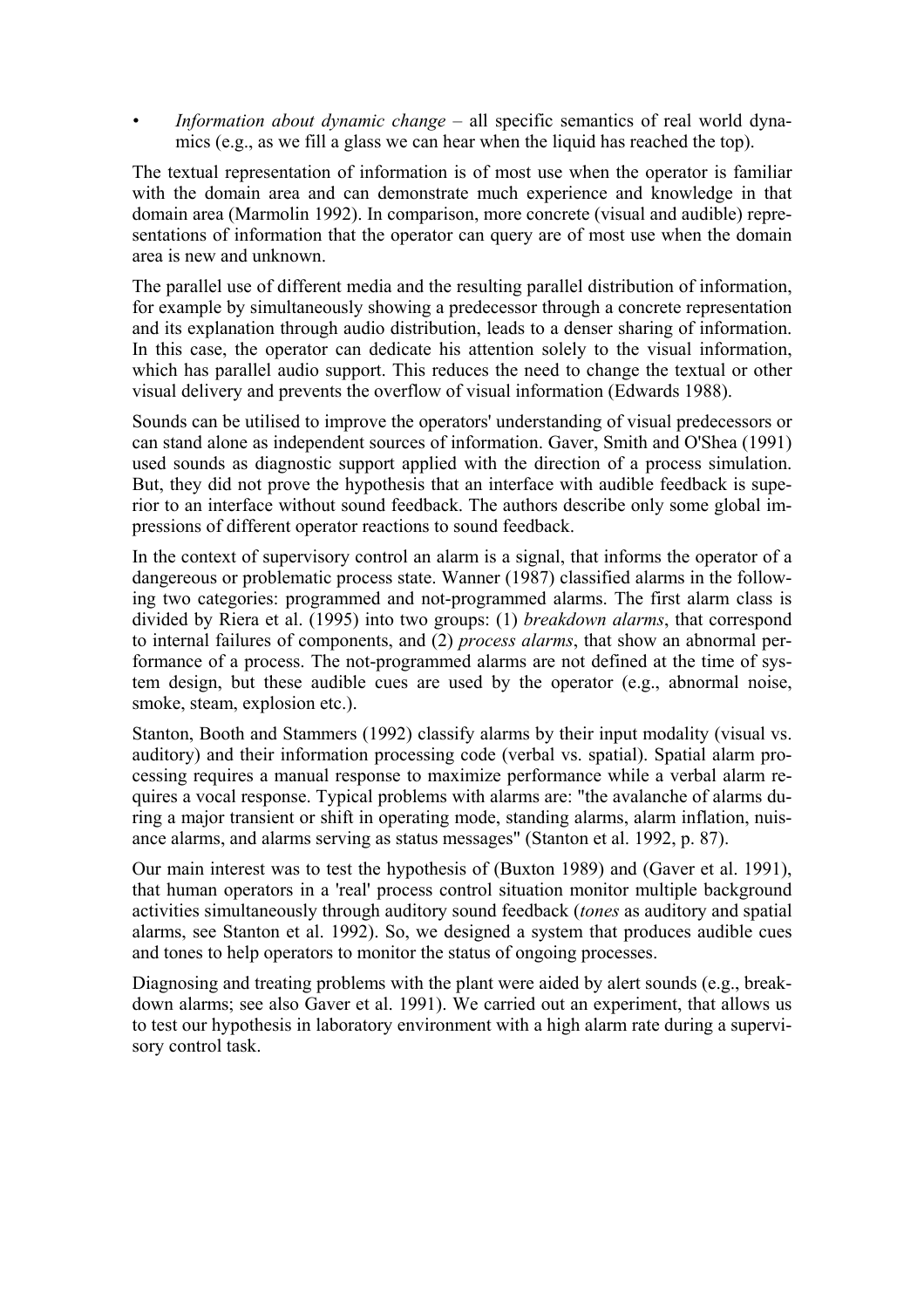## **2 METHOD**

#### **2.1 Subjects**

Eight male students of computer science at the ETH took part in the experiment as untrained operators (mean age of  $24 \pm 1$  years).

#### **2.2 Simulator**

The simulation is based on a flexible manufacturing system, that produces cases made of aluminium (see 'work pieces' in Figure 1). The whole system consists of eight CNC manufacturing centres and eight loading robots for these centres. In the input directing station all work pieces are automatically directed on the assembly line. The assembly line transports each work piece through different stations to the CNC manufacturing centres and back to the output directing station. The whole plant was deliberately designed to be too large to fit on the computer screen, so operators could only see about half the robots and CNC machines at any time (see 'actual screen clipping' in Figure 1).

A work piece could have one of the following status:

- (1) loading on the assembly line at the input directing station,
- (2) transportation on the assembly line,
- (3) fixation on the carrier at the reset station,
- (4) final fixation and twist on the carrier,
- (5) fixation on a pallet with three other work pieces at the robot,
- (6) processing one of two sides in the CNC station,
- (7) change from one side to the other at the reset station,
- (8) to be provided with a serial number at the labeling station,
- (9) loading off the assembly line at the output directing station.

Steps (3) to (7) are carried out twice, once for each side of the work piece.

We designed our simulator so that each of the machines made tones to indicate its status over time. Each tone was designed to reflect the semantic of the actual event. For instance, a splashing tone indicated that cooling liquid was being spilled. Because of the complexity of our system, as many as 38 tones made be placed at once.

We attempted to design the sounds so that none would be masked (rendered inaudible) by other sounds. Gaver, Smith and O'Shea (1991) describe two strategies to be useful in avoiding masking. First, sounds were spread fairly evenly in frequency, so that some were high-pitched and others lower. Second, we avoided playing sounds continuously and instead played repetitive streams of sounds, thus maximising the chance for other sounds to be heard in the gaps between repetitions. CNC 0 and CNC 4 are characterised by a high-pitched sound. CNC 3 and CNC 7 are low-pitched (cf. Figure 1 in the Appendix).

Normal running of a machine was coupled with a characteristic sound pattern. Each machine breakdown generated instead of the normal sound a specific alert tone: the auditory alarm (see Table 1). If a robot or a CNC centre breaks down, then this centre can not process the pallet of four work pieces further on.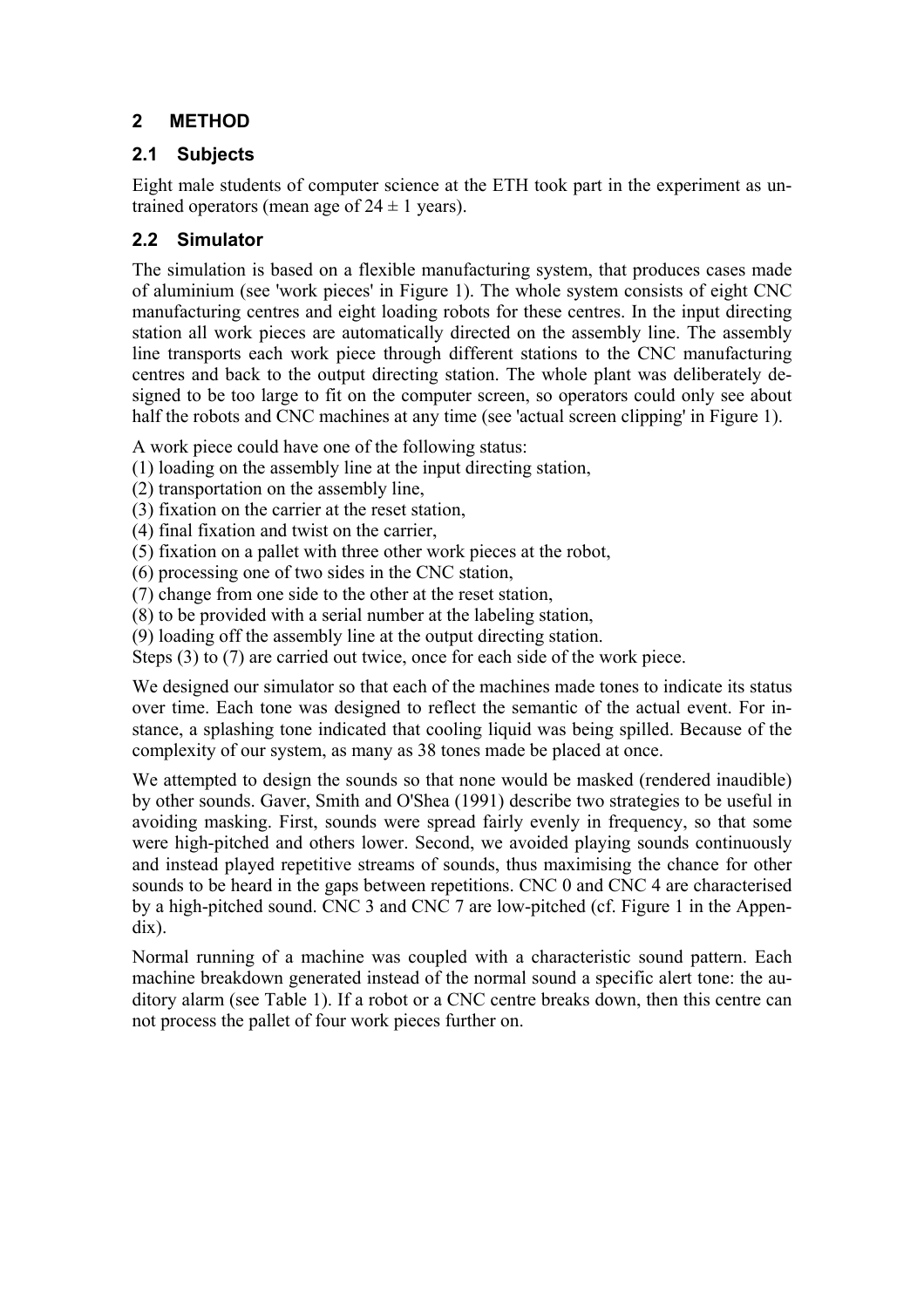| machine           | sound         | alarm | duration | s <sub>1</sub> ze |
|-------------------|---------------|-------|----------|-------------------|
| <b>CNC 0-7</b>    | normal        | no    | $1.20$ s | 51 KB             |
| robot $0-7$       | normal        | no    | 0.39 s   | 16 KB             |
| input station     | normal        | no    | $0.41$ s | 17 KB             |
| output station    | normal        | no    | $0.78$ s | 33 KB             |
| reset station     | normal        | no    | 1.40 s   | 60 KB             |
| twist station     | normal        | no    | 0.40 s   | 17 KB             |
| labelling station | normal        | no    | 0.49 s   | 21 KB             |
| <b>CNC 0-7</b>    | no cooling    | yes   | 1.08 s   | 46 KB             |
| $CNC0-7$          | jammed pipe   | yes   | 1.38 s   | 59 KB             |
| robot $0-7$       | lost piece    | yes   | $1.04$ s | 44 KB             |
| robot $0-7$       | tear off pipe | yes   | $1.04$ s | 44 KB             |
| control station   | warning       | yes   | $0.24$ s | 10 KB             |

Table 1: Sound types, alarm, duration, and size  $(KB =$  kilo byte).

The most important–but not dangerous–consequence of an overlooked alarm is the decrease of the performance of the whole plant. The breakdown of a machine, that will not be repaired immediately, leads to a jam on the assembly line. The consequence is that the productivity of the plant decreases.

#### **2.3 Task**

Subjects were instructed to operate a plant simulator and to take care for a high productivity rate. The task was to trouble-shoot the whole manufacturing system. First, each subject had to detect that a breakdown happened. Then he has to find the interrupted machine (robot or CNC machine). The actual breakdown event shows the operator how to repair the machine. The operator can get this information visually in a modal dialogue box with the status report at the control station or in an audible form through auditory alarm feedback.

A CNC machine could have two breakdown events ('jammed outlet pipe of cooling agent', 'empty cooling agent'). A robot could breakdown with two different events ('lost work piece', 'tear off a pressure pipe').

Each interrupted machine could be repaired by entering an appropriate repair code (a four-digit number, see Table 2) in a repair dialogue box located at the machine. The operator sees only a part of the whole plant (see 'actual screen clipping' in Figure 1). He moves the actual screen up and down by clicking with the mouse in the scrollbar area to 'go to' the interrupted machine. A mouse click on the machine symbol pops up the repair dialog box. Entering the correct repair code transfers the interrupted machine in the normal state. If an incorrect repair code is entered, then no internal state change happens and the operator could hear only a short beep.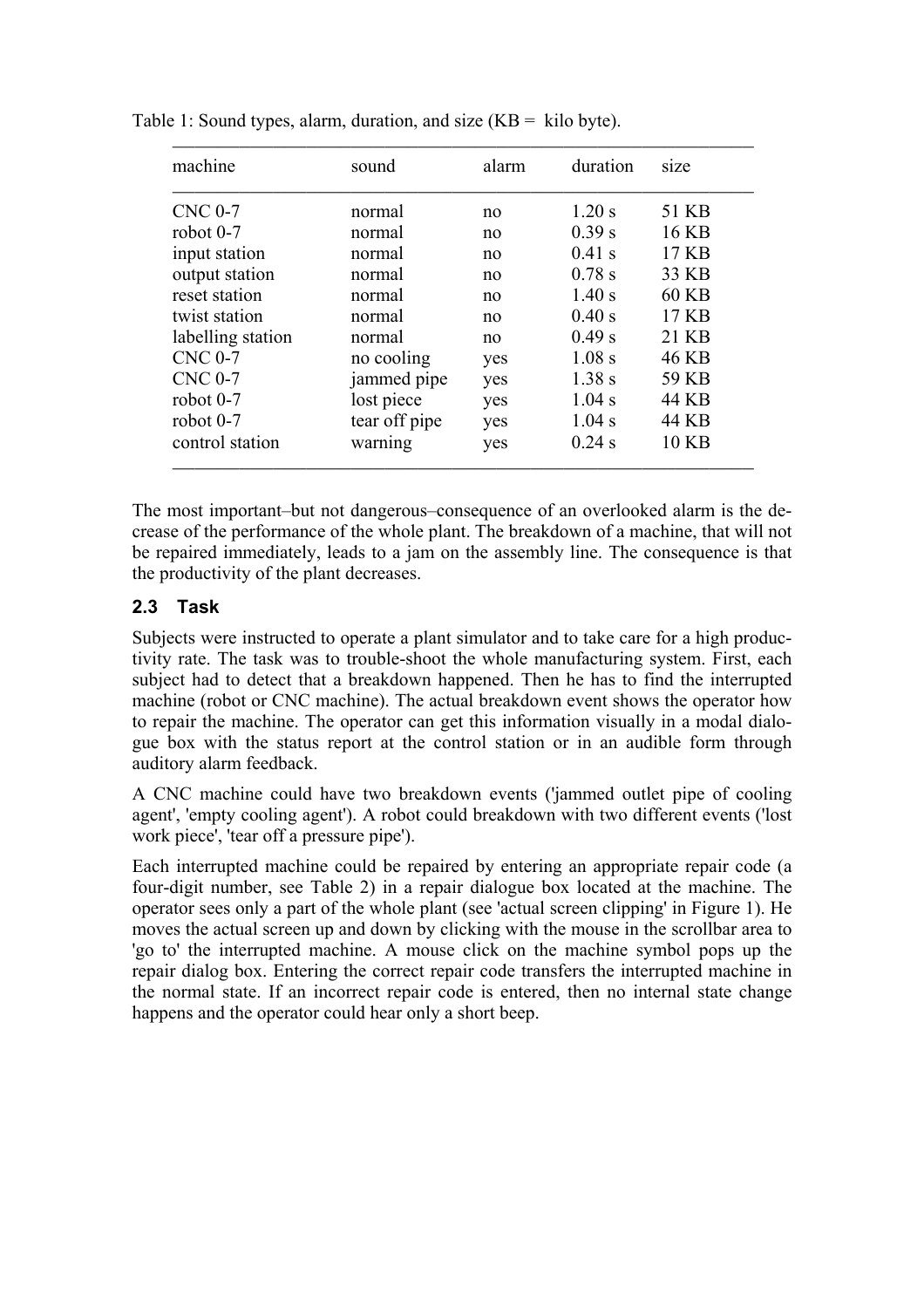| Machine         | breakdown      | code |
|-----------------|----------------|------|
| <b>CNC 0-7</b>  | no cooling     | 3713 |
| <b>CNC 0-7</b>  | jammed pipe    | 8319 |
| robot $0-7$     | lost piece     | 1731 |
| robot $0-7$     | tear off pipe  | 1733 |
| control station | status request | 8700 |

Table 2: All breakdown types that lead to an alarm, and their repair codes.

Operators' view of the plant behaviour was that robots and CNC centres breakdown accidentally. Our plant simulator was programmed so, that all breakdowns appeared in the same sequence. This approach guarantees that the trials between operators are maximally comparable.

## **2.4 Procedure**

We run the experiment with a two-factorial test design. Factor A was 'with' or 'without' audible feedback. Test condition 1 was only visual alarm feedback with a warning flasher and a modal dialogue box with status information of each manufacturing system located at the operator control station. Test condition 2 was visual and auditory alarm feedback of each machine breakdown.

Factor B was a repeated measurement design. Four subjects started the experiment with auditory alarm feedback (test condition 1) and repeated the same task without audible feedback (test condition 2). The other four subjects started without audible feedback (test condition 2), and repeated the task with auditory alarm feedback (test condition 1).

Each subject filled out a questionnaire to estimate the individual experiences with computers (about 10 minutes). The subjects were introduced in operating the simulation tool through 'learning by using' (about 15 minutes). The simulation ran for the troubleshooting task exactly 20 minutes. Before and after each trouble-shooting task the operator has to answer a mood questionnaire (eight scales with overall 36 items as monopolar rating scales). This mood questionnaire measures the mental workload at a rough estimate. After each trouble-shooting task we measured the subjective satisfaction with a semantic differential (11 bipolar items). Each individual session took about 90 minutes.

# **2.5 Material**

We ran the experiment on an IBM compatible PC (Olivetti® i386, 25 MHz, 6 MByte main storage, 17" VGA colour screen) with an extra sound card (Logitech® 16 Bit, 44 kHz, stereo). A special simulation program was developed in Turbo Pascal® 1.0 to present the signals on the screen. Operators heard the auditory alarms out of two small active speakers (maximal 3 watt). All machines at the left side (see Figure 1) could be heard out of the left speaker. The right speaker gave out the sound of all machines at the right side.

# **2.6 Measures**

Our first dependent variable is a point scale that measures the productivity of the plant. Each work piece, that entered the assembly line at the input direction station, counts one point. One point is counted for each side, that was processed at a CNC machine (see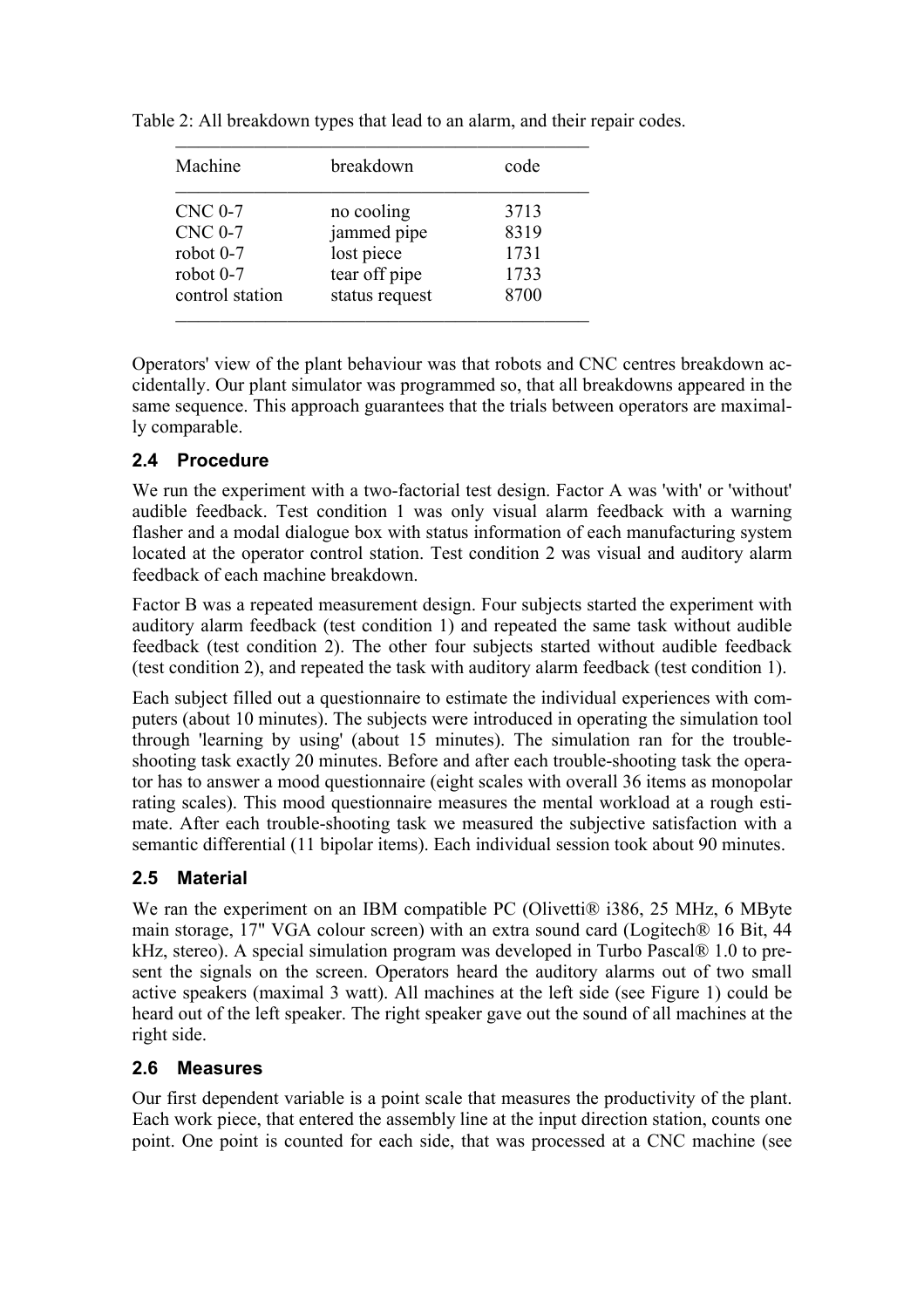chapter 2.2). Each work piece, that left the assembly line at the output direction station, counts an extra point. Each work piece on the assembly line counts one to four points. The productivity score after 20 minute's simulation time is the sum over all work pieces that entered the assembly line.

The second dependent variable is the number of requested status reports at the control station.

The third and fourth dependent variables are number of correct and number of incorrect repairs.

The eight scales of the mood questionnaire and the 11 items of the semantic differential are dependent variables to measure operators' satisfaction.

## **3 RESULTS**

First, we present the results of the four dependent variables that measure operators' trouble-shooting activities. We find a significant difference between the two testconditions for two of four dependent measures ('productivity score' and '# of status reports'; see Table 3).

| Variable                 | With<br>alarm | Without<br>alarm | P<br>sign. |
|--------------------------|---------------|------------------|------------|
| productivity score       | $70 \pm 56$   | $65 \pm 5.3$     | .052       |
| # of status reports      | $17 \pm 5.8$  | $23 \pm 4.0$     | .032       |
| # of correct repairs     | $36 \pm 2.5$  | $36 \pm 2.3$     | .999       |
| $#$ of incorrect repairs | $16 \pm 11.0$ | $9 \pm 7.1$      | .184       |

Table 3: Results of the four dependent variables that measure operators' troubleshooting activities for the two test conditions: with or without auditory alarm.

Without auditory alarm feedback operators moved to the control station and requested the status report significantly more than in the test condition with sound feedback (see Table 3). We could observe, that most of the operators in test condition with auditory alarm go first to the control station to look for all breakdowns, and go after that through the whole plant to repair machine by machine. During this walk through they could remember all not repaired machines listening to the different sound pattern of each alarm type.

On one side, we can observe a significant improvement through auditory alarm feedback, on the other side we can find, that operators perceive the simulation with auditory alarms more intransparent and feel slightly more confused than without auditory alarms (see Table 4).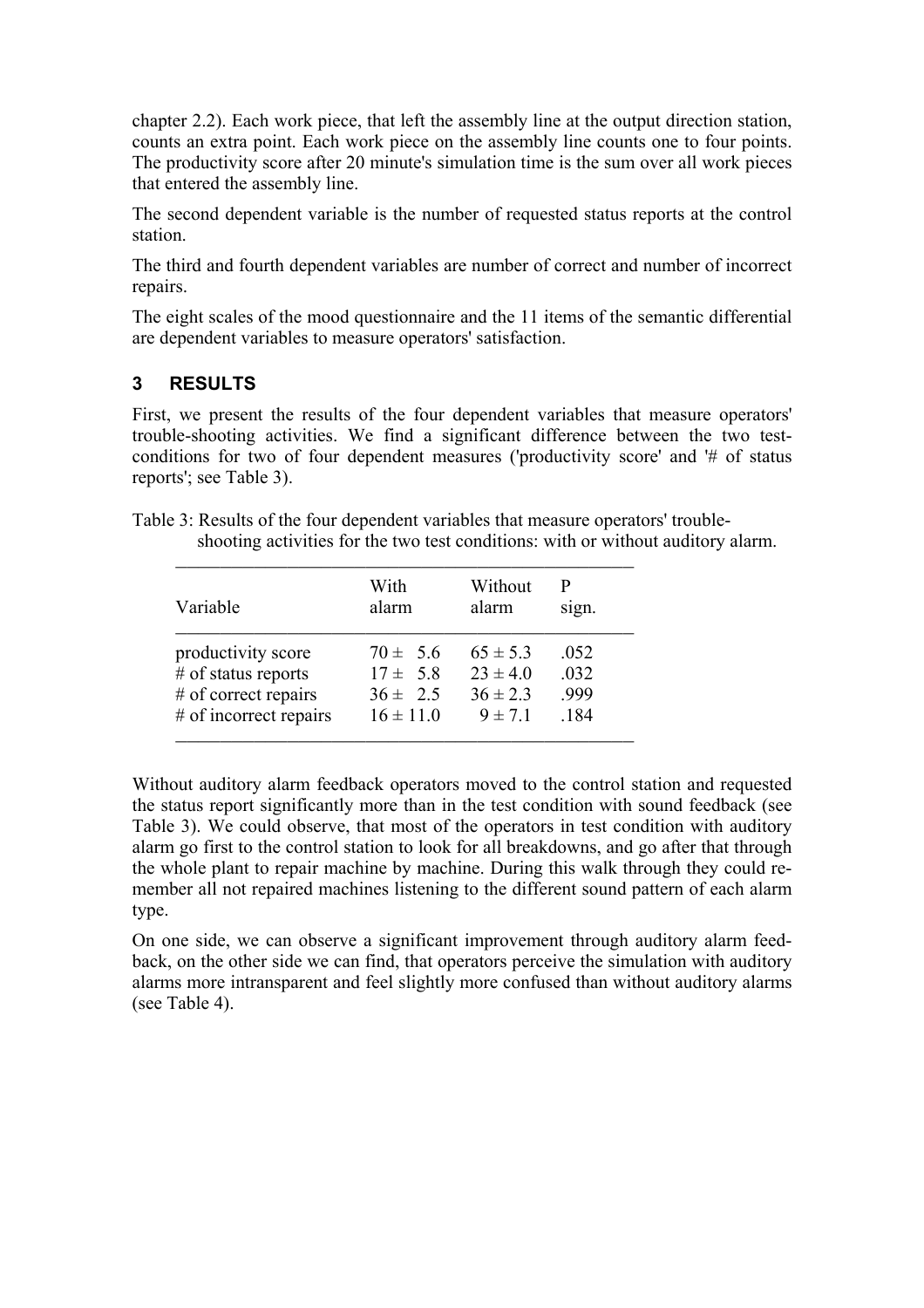| Variable<br>$\left( -\right)$ | $^{(+)}$      | With<br>alarm  | Without<br>alarm | $\mathbf{P}$<br>sign. |
|-------------------------------|---------------|----------------|------------------|-----------------------|
| time-                         | time-         |                |                  |                       |
| consuming                     | saving        | $-1.1 \pm 0.7$ | $-1.0 \pm 0.9$   | .791                  |
| rigid                         | flexible      | $-0.9 \pm 1.3$ | $-0.8 \pm 0.8$   | .735                  |
| circumstantial                | simple        | $+0.5 \pm 2.3$ | $+0.4 \pm 3.1$   | .889                  |
| intransparent                 | transparent   | $+0.4 \pm 1.1$ | $+1.4 \pm 0.6$   | .064                  |
| confuse                       | unequivocal   | $+0.1 \pm 2.7$ | $+1.1 \pm 1.0$   | .179                  |
| unclear                       | clear         | $0.0 \pm 2.6$  | $-0.4 \pm 1.4$   | .596                  |
| complicated                   | uncomplicated | $0.0 \pm 1.1$  | $-0.3 \pm 1.9$   | .712                  |
| prescribed                    | free          | $-0.5 \pm 0.9$ | $-0.4 \pm 1.1$   | .816                  |
| unforeseeable                 | foreseeable   | $0.0 \pm 2.3$  | $+0.1 \pm 1.8$   | .871                  |
| unsusceptible                 | susceptible   | $-0.8 \pm 1.1$ | $-0.9 \pm 1.0$   | .781                  |
| angry                         | pleasing      | $-0.4 \pm 1.7$ | $-0.1 \pm 1.3$   | .709                  |

Table 4: Results of the eleven items of the semantic differential for the two test conditions: with or without auditory alarm. (bipolar rating scale:  $-2$ ,  $-1$ ,  $0$ ,  $+1$ ,  $+2$ )

Operators felt significantly more self-assure and more social accepted after working with auditory alarm feedback than without auditory feedback (see Table 5). Their readiness for endeavour, restfulness, and mood increased in the test condition with sound.

Table 5: Results of the differences (after - before) of the eight scales of the mood questionnaire for the two independent test conditions: with or without auditory alarms. (monopolar rating scale).

| Variable               | With<br>alarm  | Without<br>alarm | P<br>sign. |
|------------------------|----------------|------------------|------------|
| readiness of endeavour | $+2.4 \pm 4.1$ | $-0.5 \pm 4.1$   | .199       |
| restfulness            | $+1.3 \pm 2.7$ | $+0.4 \pm 3.3$   | .589       |
| readiness for contacts | $+0.9 \pm 2.5$ | $-0.8 \pm 2.2$   | .219       |
| drowsiness             | $-1.1 \pm 2.4$ | $-1.5 \pm 3.2$   | .801       |
| self-assurance         | $+1.8 \pm 2.0$ | $-0.6 \pm 1.7$   | .022       |
| social acceptance      | $+0.1 \pm 1.0$ | $-1.1 \pm 1.0$   | .031       |
| to feel excited        | $0.0 \pm 6.1$  | $-1.0 \pm 5.9$   | .738       |
| mood-laden             | $+1.3 \pm 2.2$ | $-0.3 \pm 1.0$   | .128       |

If we assume that the mood questionnaire measures the mental workload at a rough estimate then we can suppose that in this investigation the auditory alarm feedback does not increase the mental strain. It is quite unclear to which extent of the number of different alarms this assumption is correct.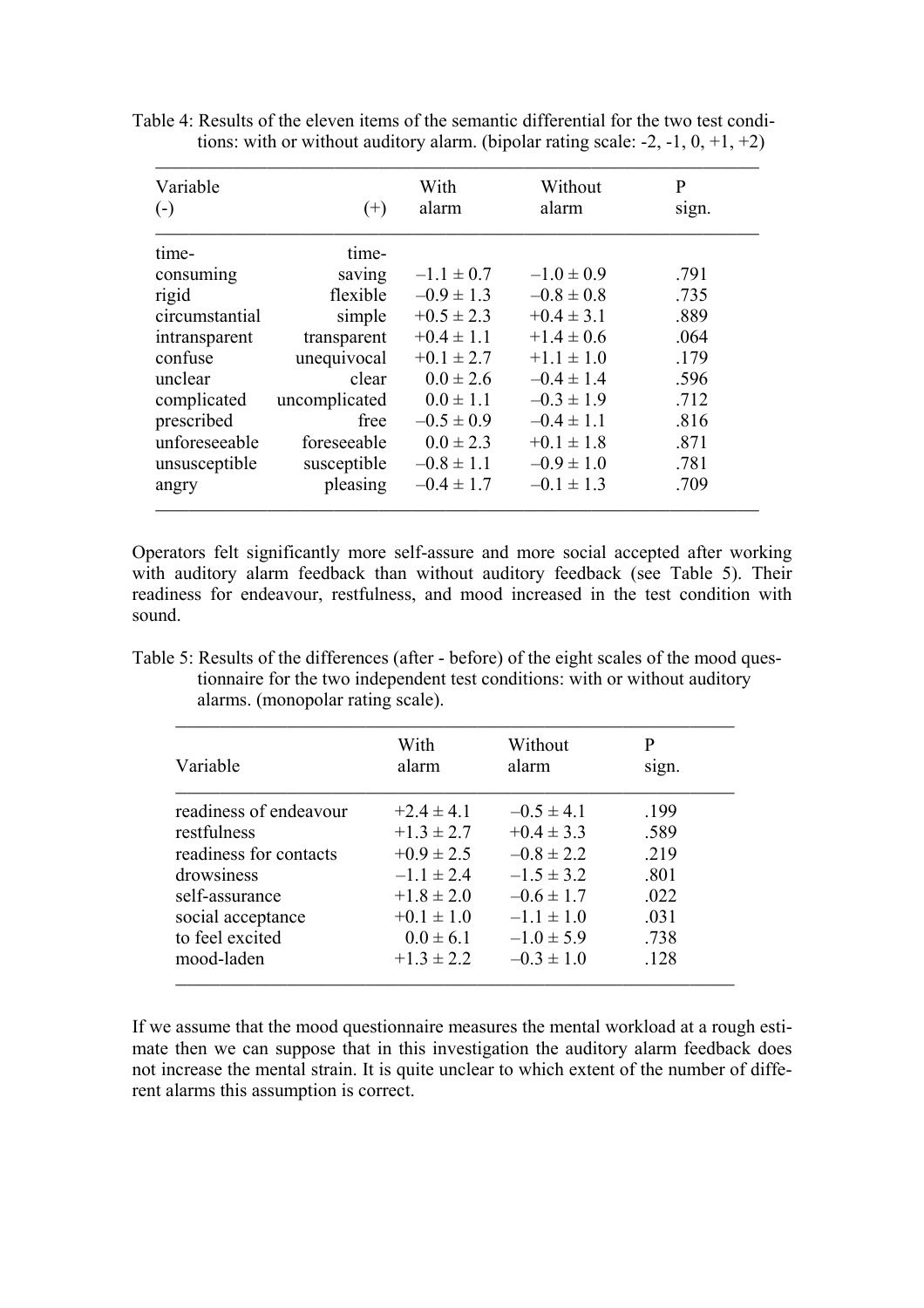#### **4 DISCUSSION**

The sense of hearing is an all-round sense. This aspect is an important difference to visual perception, that is a directional sense. An auditory interface can be much larger than the visual interface (screen). Visually hidden aspects of parallel processes in the background can be made perceptible with auditory feedback (Cohen 1993). The results of our experiment support this design approach. Auditory feedback of concurrent processes, that are important for task solving, improves the usability of interfaces.

Audition is a spatial sense; we can be aware simultaneously of many sounds coming from different locations. But spatial patterns in audition are much more limited than those of vision. It is primarily a time sense, for its main patterns are those of succession, change, and rhythm. Auditory feedback typically arrives sequentially in time, whereas visual pattern my be presented either sequentially or simultaneously. Of course many perceptual experiences depend on the operation of several senses at once; then the prominence of sense over another becomes a matter for study (Hartman 1961).

Auditory feedback has poor 'referability', meaning that they usually cannot be kept continuously before the operator, although they can be repeated periodically. Visual patterns offer good referability, because the information usually can be 'stored' in the display. One the possible advantage of auditory feedback is its 'attention-demanding'; it 'breaks in' on the attention of the operator. Visually stimuli, however, do not necessarily have this captive audience. The operator has to be looking toward the display in order to perceive the stimulus. Hearing is somewhat more resistant to fatigue than vision (Mc-Cormick 1957, p. 427).

How many different concurrent tones can be discriminated? Operators reacted up to 38 different tones in our simulation study. Momtahan et al. (1993) could show that staff in operating rooms was able to identify only a mean of between 10 and 15 of the 26 alarms. Nurses were able to identify only a mean between 9 and 14 of the 23 alarms found in their intensive care unit. Momtahan et al. explain their results with the poor design of auditory warning signals. Standardisation of auditory feedback can minimise this perceptual problem.

Cohen (1993) found that it is a difficult task to design tones "which tell the right story and are also pleasant and emotionally neutral." Good auditory feedback needs sound patterns that are interpretable without visual redundancy (e.g., door creaks open, door slams). We have to look for sound patterns that 'stand for themselves'. Given these sounds we have to map them in a metaphorical sense to new events introduced by technology (e.g., door creaks open  $\Rightarrow$  login, door slams  $\Rightarrow$  logout; see Cohen 1993). For simulation tools, that deal with real world events, we can easily use the corresponding real world sounds.

The results of our study support the 'real sound' approach. To avoid boredom and fatigue–caused by outputting always the same sound pattern–the design of tones for auditory feedback should be highly context sensitive. E.g., listening to everyday sounds is based upon the perception of events and not upon the perception of sounds in and of themselves. This fact becomes clear in the following example (Rauterberg et al. 1994):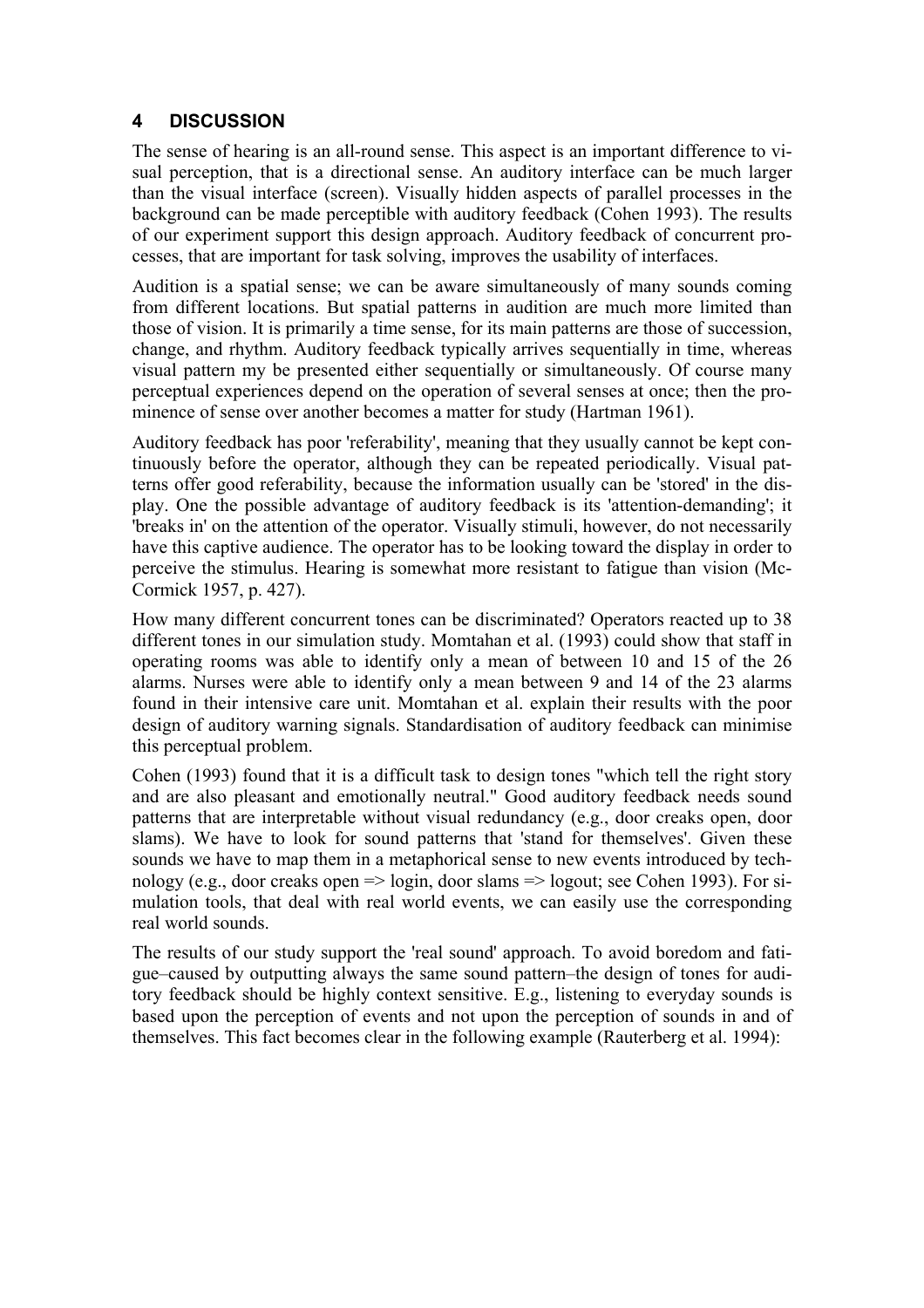"A pen dropped upon a piece of paper from a height of about 15 cm created a different sound than when it is dropped upon the hard surface of a desk. An altogether different sound is created when a rubber eraser is dropped upon the paper or, respectively, on the desk."

The sound created in each case of the previous example is neither a characteristic of any of the participating objects (pen, rubber eraser, sheet of paper, desk surface) nor a characteristic of the event 'dropped' itself. The four different sounds in the examples are, with an observation that holds true to the reality of the situation solely determined by their respective interaction and environmental conditions. Most of the natural sounds are a result of one or more interactions between two or more objects in a definite place and in definite surroundings and can be defined as the following:

Auditory feedback  $= f$  (process objects, interaction, process environment)

Every interaction possesses attributes that have an influence on the produced sound (cf. Darvishi et al. 1995). A framework concept for the description of auditory feedback is needed, in which auditory alarms can be represented as auditory signal patterns along several descriptive dimensions of various objects interacting together in a certain environment (cf. Munteanu et al. 1995). This approach is appropriate especially for the design of auditory feedback signals of the process alarms. To make auditory alarms context sensitive leads directly to a design strategy that reduces the number of contextfree alarms (cf. the discussion of 'reduction techniques' in Stanton et al. 1992).

## **5 CONCLUSION**

The results of this experiment showed, that the performance of operating a plant simulator could be significantly improved, when feedback of machine break downs and other disturbances was given in an audible form, too. We can also observe a significant increase of different aspects of operator' mood. Overall, we can say that operators feel better and less stressed with sound feedback, than without sound.

We found that auditory alarm feedback was effective in the following way. Auditory alarm feedback helped operators keep track of the ongoing processes. Auditory alarms allowed operators to track the activity, rate, and functioning of normally running machines. Without auditory feedback, operators overlooked machines that were broken down. With auditory feedback these problems were indicated either by the machines' sound ceasing or by the various alert sounds. Continuous auditory feedback allowed operators to hear the plant as an integrated complex process. The sounds merged to produce an auditory pattern, much as the many sounds of everyday machines.

Using non speech sounds to provide system information is appealing for several reasons. First, by adding sound to the interface the bandwidth of communication can be significantly increased. Second, the information conveyed by sounds is complementary to that available visually, and thus sound can provide a mean for displaying information that is difficult to visualise, especially with limited screen real estate. Auditory alarm feedback can help to improve the usability of interfaces in the following ways: most of all interfaces stresses the visual perception, so that auditory feedback can help to reduce eye strain and fatigue.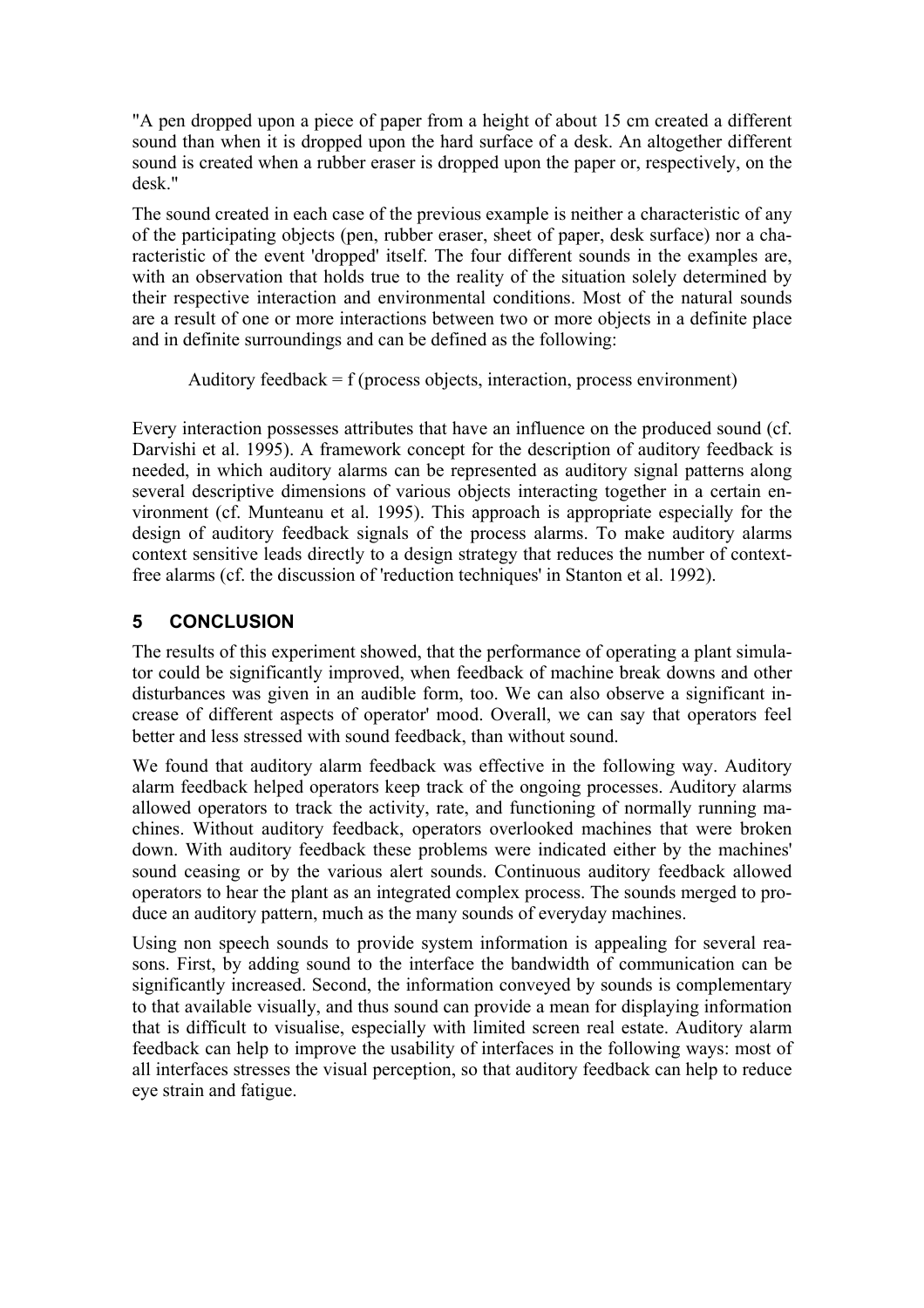#### **Acknowledgements**

We have to thank the following persons for their generous support: Erich Styger for developing the simulation program and all students participating as test subjects.

#### **6 REFERENCES**

- Buxton, W. (1989) Introduction to this special issue on non speech audio. *Human-Computer Interaction* 4(1): 1-9.
- Cohen, J. (1993) "Kirk Here:" Using Genre Sounds To Monitor Background Activity. in S. Ashlund, K. Mullet, A. Henderson, E. Hollnagel and T. White (eds.) INTER-CHI'93 Adjunct Proceedings. (pp. 63-64), New York: ACM.
- Darvishi, A., Munteanu, E., Guggiana, V., Schauer, H., Motavalli, M. & Rauterberg, M. (1995) Designing environmental sounds based on the results of interaction between objects in the real world. in K. Nordby, P. Helmersen, D. Gilmore & S. Arnesen (eds.) Human-Computer Interaction – Interact'95. London: Chapman & Hall, pp. 38- 42.
- Edwards, A. (1988) The design of auditory interfaces for visually disabled users. in E. Soloway, D. Frye and S. Sheppard (eds.) CHI'88 Conference Proceedings "Human Factors in Computing Systems". (pp. 83-88), New York: ACM.
- Gaver, W. (1989) The Sonic Finder: an interface that uses auditory icons. *Human Computer Interaction* 4(1):67-94.
- Gaver, W., Smith, R. & O'Shea, T. (1991) Effective sounds in complex systems: the ARKola simulation. in S. Robertson, G. Olson and J. Olson (eds.) CHI'91 Conference Proceedings "Reaching through Technology". (pp. 85-90), Reading MA: Addison-Wesley.
- Hartman, F. (1961) Single and multiple channel communication: a review of research and a proposed model. *Audio-Visual Communication Review* 9(6):235-262.
- Marmolin, H. (1992) Multimedia from the perspective of psychology. in L. Kjelldahl (ed.) Multimedia: systems, interaction, and applications. (pp. 39-52), Berlin, Heidelberg: Springer.
- McCormick, E. (1957) Human Engineering. New York: McGraw-Hill.
- Momtahan, K., Hetu, R. & Tansley, B. (1993) Audibility and identification of auditory alarms in the operating room and intensive care unit. *Ergonomics* 36(10):1159- 1176.
- Mountford, S. & Gaver, W. (1990) Talking and Listening to Computers. in B. Laurel and S. Mountford (eds.) The Art of Human-Computer Interface Design. (pp. 319- 334), Reading, MA: Addison-Wesley.
- Munteanu, E., Guggiana, V., Darvishi, A., Schauer, H., Rauterberg, M. & Motavalli, M. (1995) Physical modelling of environmental sounds. in F. Pedrielli (ed.) Proceedings of '2nd International Conference on Acoustic and Musical Research' – CIARM '95. Ferrara: Universita di Ferrara, pp. 107-112.
- Rauterberg, M., Motavalli, M., Darvishi, A. & Schauer, H. (1994) Automatic sound generation for spherical objects hitting straight beams based on physical models. in T. Ottmann & I. Tomek (eds.) Educational Multimedia and Hypermedia. (Proceedings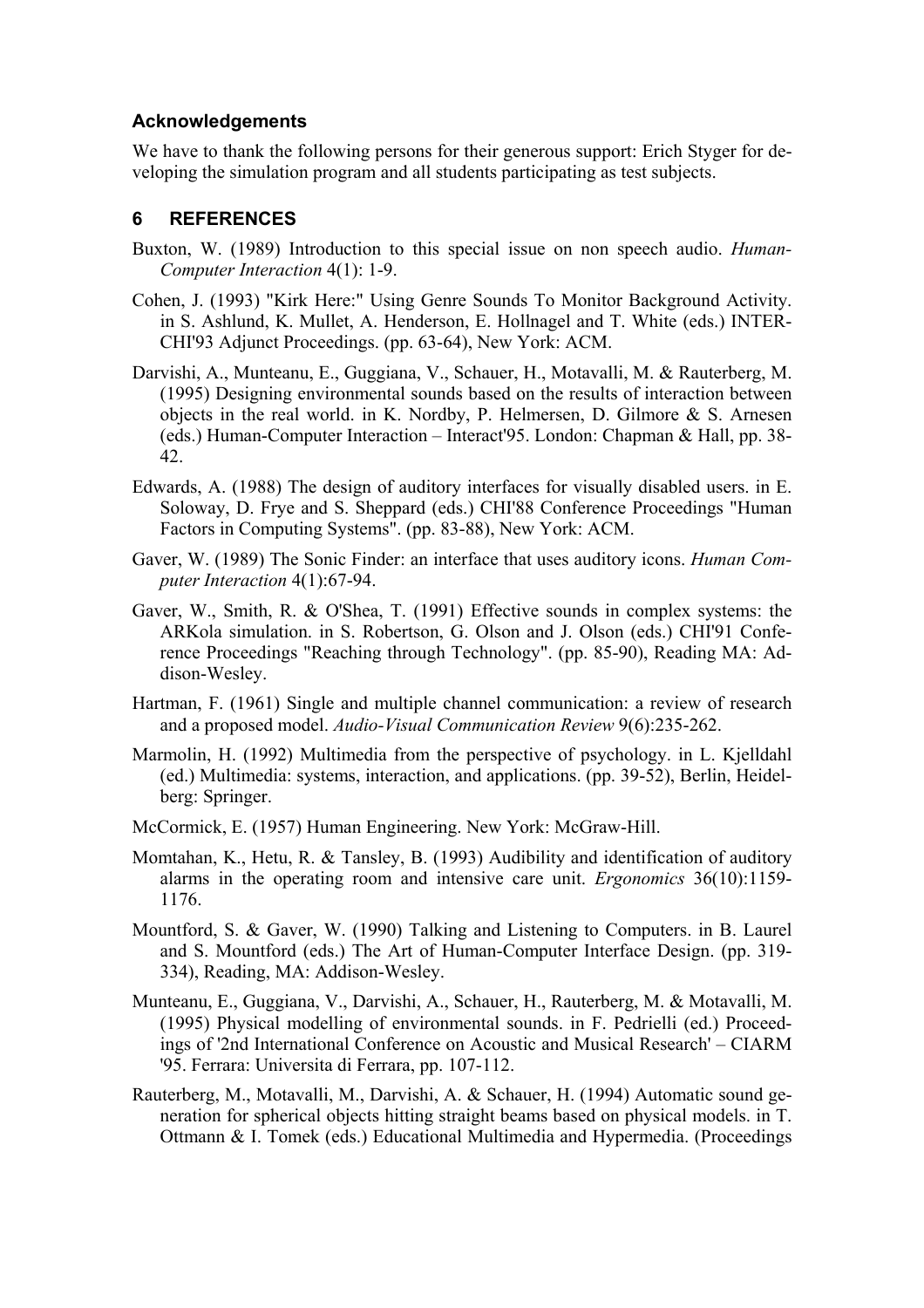ED-MEDIA'94, pp. 468-473), Charlottesville: Association for the Advancement of Computing in Education.

- Riera, B., Vilain, B., Demeulenaere, L. & Millot, P. (1995) A proposal to define and to treat alarms in a supervision room. in Preprints of the 6th IFAC/IFIP/IFORS/IEA Symposium on Analysis, Design and Evaluation of Man-Machine Systems at Massachustts Institute of Technology, Cambridge, MA USA, June 27-29, 1995, pp. 463- 468.
- Stanton, N.A., Booth, R.T. & Stammers, R.B. (1992) Alarms in human supervisory control: a human factors perspective. *International Journal of Computer Intergrated Manufacturing* 5(2):81-93.
- Wanner, J.C. (1987) Facteurs humains et sécurité. Séminaire: Erreurs humains et automatisation. Ecole Nationale de l'Aviation Civile, May 19-20, 1987.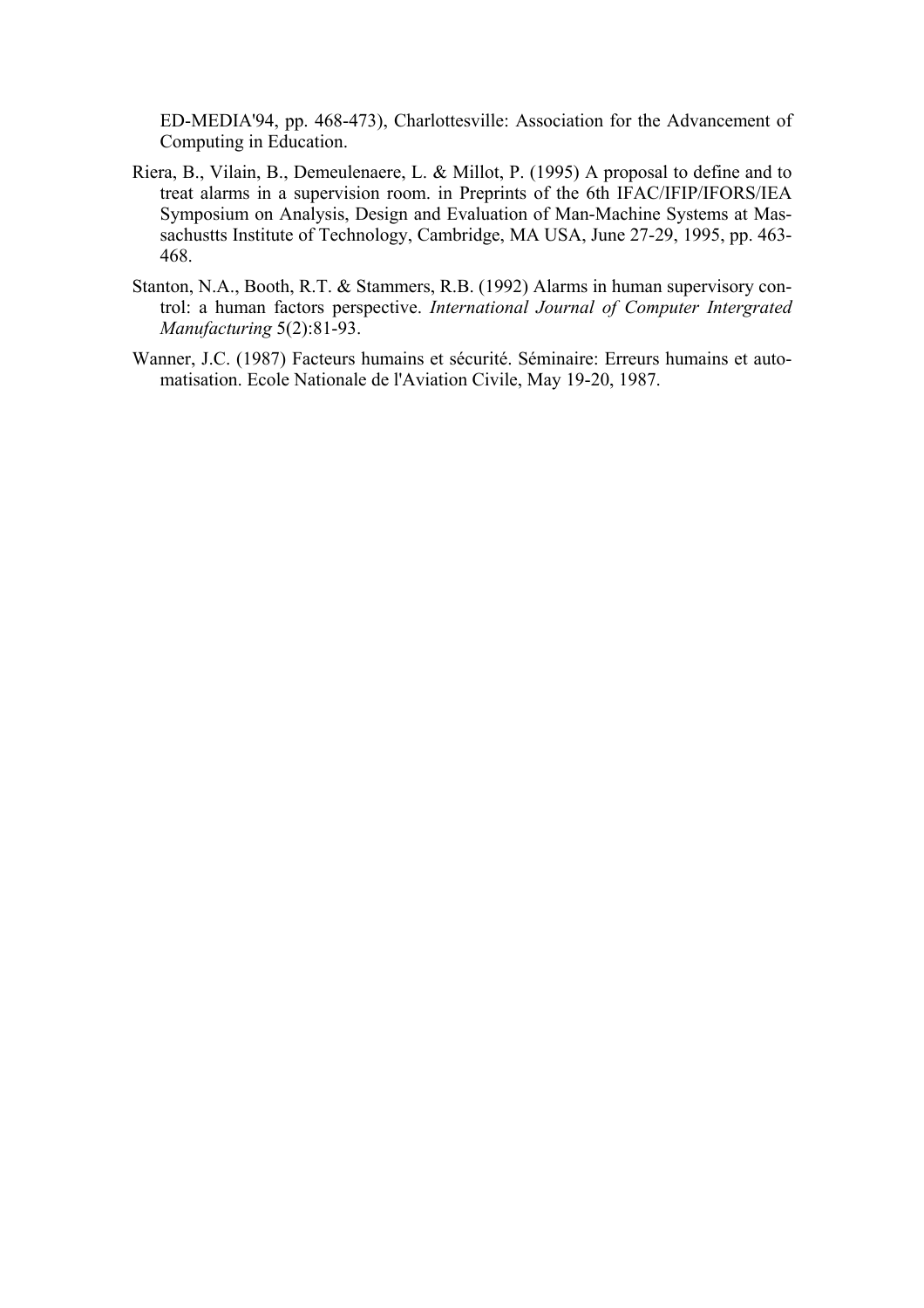

Figure 1 The schematic view of the plant simulator. The rectangle shows the actual screen output each operator sees at a given time.